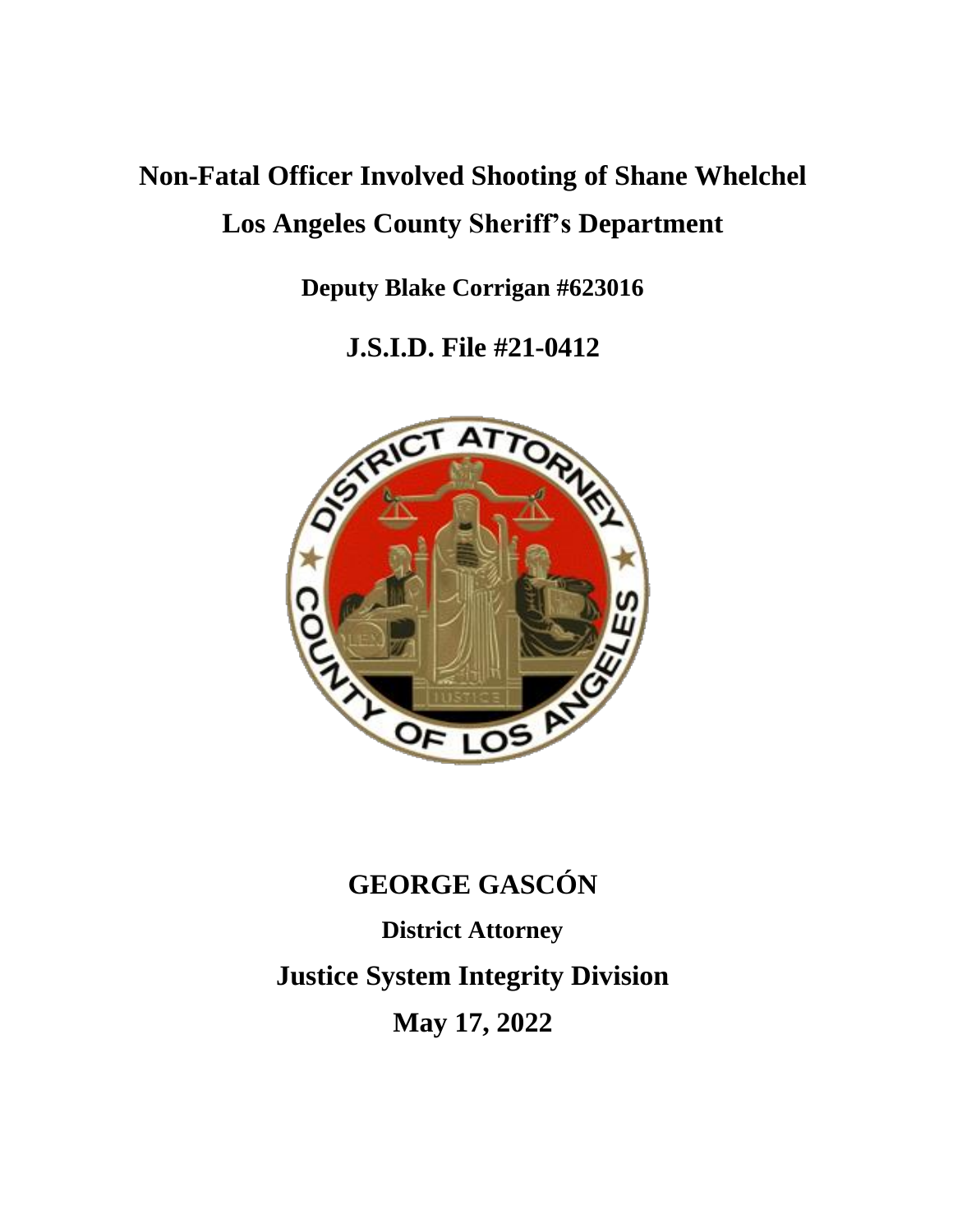#### **MEMORANDUM**

| TO:             | <b>CAPTAIN ANDREW D. MEYER</b>                        |
|-----------------|-------------------------------------------------------|
|                 | Los Angeles County Sheriff's Department               |
|                 | Homicide Bureau                                       |
|                 | 1 Cupania Circle                                      |
|                 | Monterey Park, California 91755                       |
| FROM:           | <b>JUSTICE SYSTEM INTEGRITY DIVISION</b>              |
|                 | Los Angeles County District Attorney's Office         |
| <b>SUBJECT:</b> | Non-fatal Officer Involved Shooting of Shane Whelchel |
|                 | J.S.I.D. File #21-0412                                |
|                 | L.A.S.D. File #021-07807-0399-055                     |
| DATE:           | May 17, 2022                                          |

The Justice System Integrity Division of the Los Angeles County District Attorney's Office has completed its review of the September 30, 2021, non-fatal shooting of Shane Whelchel by Los Angeles County Sheriff's Department (LASD) Deputy Blake Corrigan. We have concluded that the deputy acted lawfully in self-defense and in defense of others.

The District Attorney's Command Center was notified of the shooting at approximately 4:32 a.m., on September 30, 2021. The District Attorney Response Team (DART) responded to the location and was given a briefing regarding the circumstances surrounding the shooting and a walk-through of the scene.

The following analysis is based on investigative reports, audio recordings, crime scene sketches, photographic and video evidence, and witness statements submitted by LASD Homicide Detectives Christopher Dimmitt and Cynthia Toone. Compelled statements were not considered in this review.

#### **FACTUAL ANALYSIS**

On September 30, 2021 at approximately 2:05 a.m., Deputy Justin Sabatine and his partner Corrigan drove into the parking lot of the Palms Motel located at South Figueroa Street in Los Angeles. The location was known to deputies as a frequent venue for human trafficking and illegal narcotics sales. As they drove into the motel parking lot, both deputies saw Whelchel – who was standing in the parking lot – grab at his waistband, causing them to believe he was likely armed.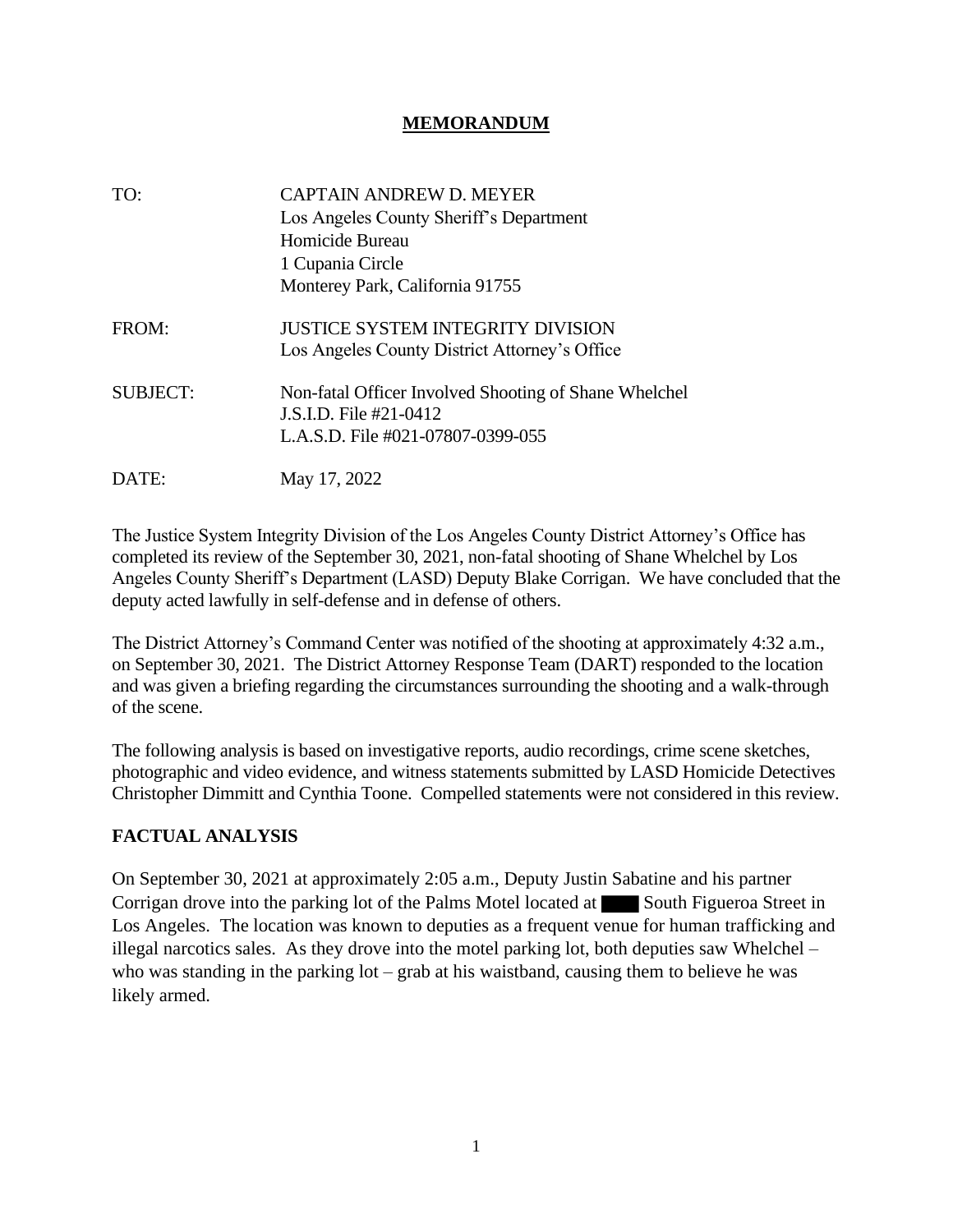Surveillance video shows Whelchel turning and moving quickly toward a stairwell (which he ascended) after deputies pulled their patrol car into the motel parking lot.



Figure 1: Whelchel moved towards a stairway after seeing the LASD patrol car turn into the motel parking lot.

The deputies stopped their car near the motel's front office and exited. Sabatine saw Whelchel on the second floor landing and illuminated him with a flashlight.



**Figure 2:** After exiting the patrol car, Sabatine illuminated Whelchel with a flashlight as Whelchel walked along the second floor landing.

Sabatine ascended the staircase in pursuit of Whelchel. As he did so, he noticed a set of keys laying in the stairwell.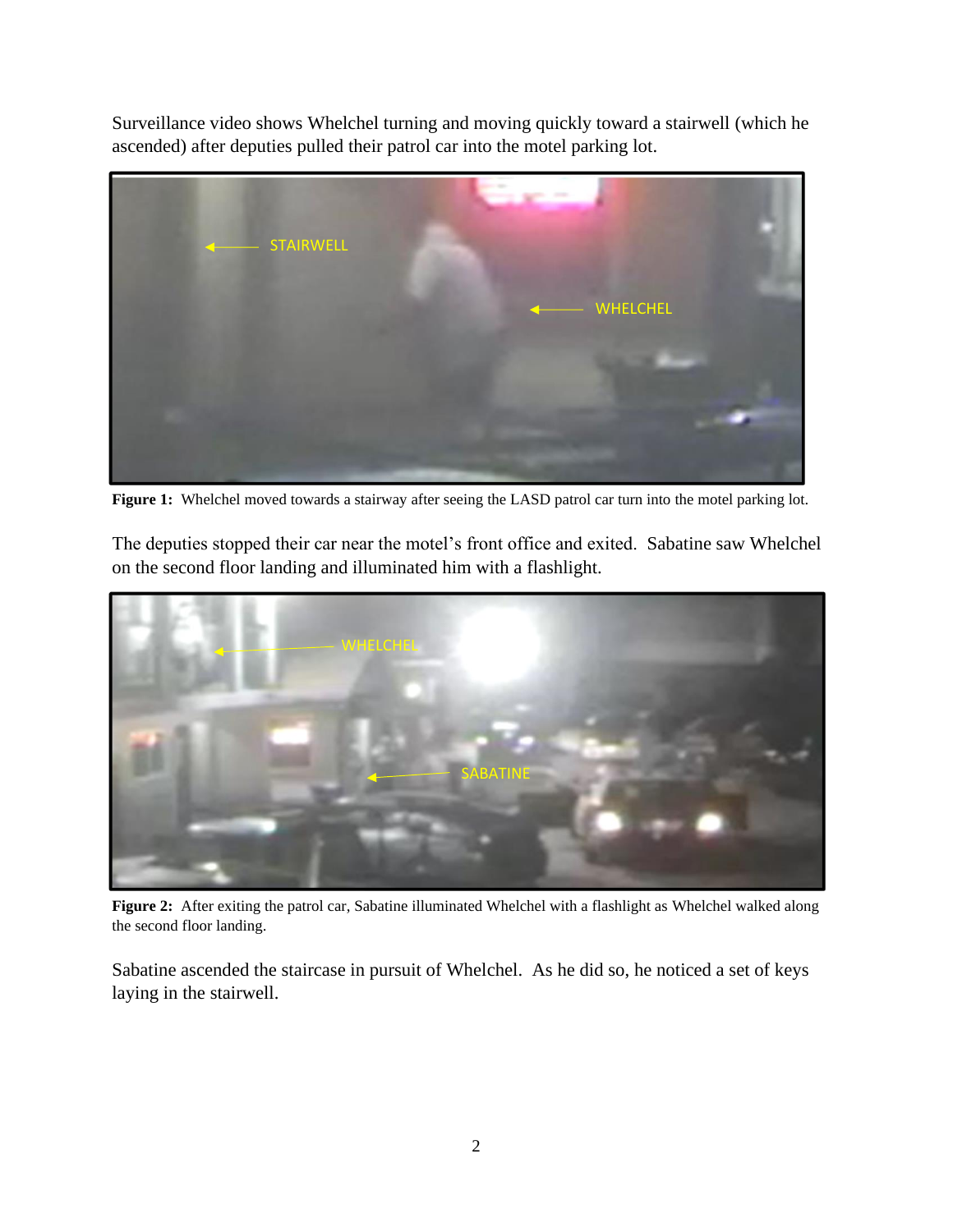Corrigan stayed on the parking lot level and moved parallel with Whelchel as Whelchel shuffled along the second floor landing toward room seven at the west end of the floor.<sup>1</sup> Several witnesses in the parking lot reported hearing deputies give Whelchel orders, including telling Whelchel to stop, put his hands up, and not to move. Whelchel kept moving.



 **Figure 3**: Whelchel kept moving towards room seven despite orders to stop.

<sup>&</sup>lt;sup>1</sup> Whelchel later disclosed that he had paid cash and rented the room for six hours.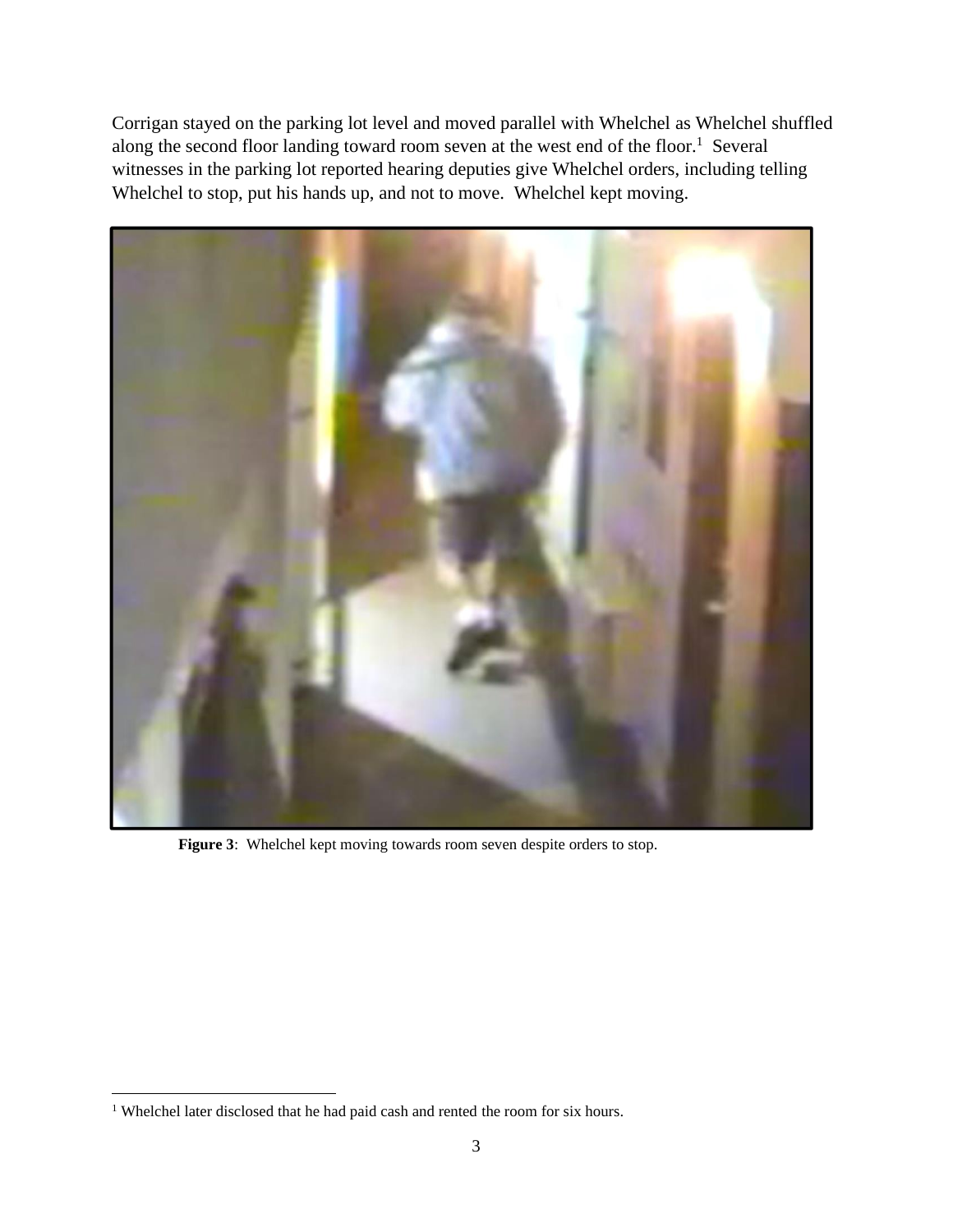As seen from motel surveillance footage, at the end of the hall Whelchel attempted to force open the door to room seven.



**Figure 4:** Whelchel attempted to force open the door to room seven.

After failing in his effort to open the door, Whelchel turned around and faced Sabatine who had just reached the second floor landing. Whelchel appeared to retrieve an object from his waistband.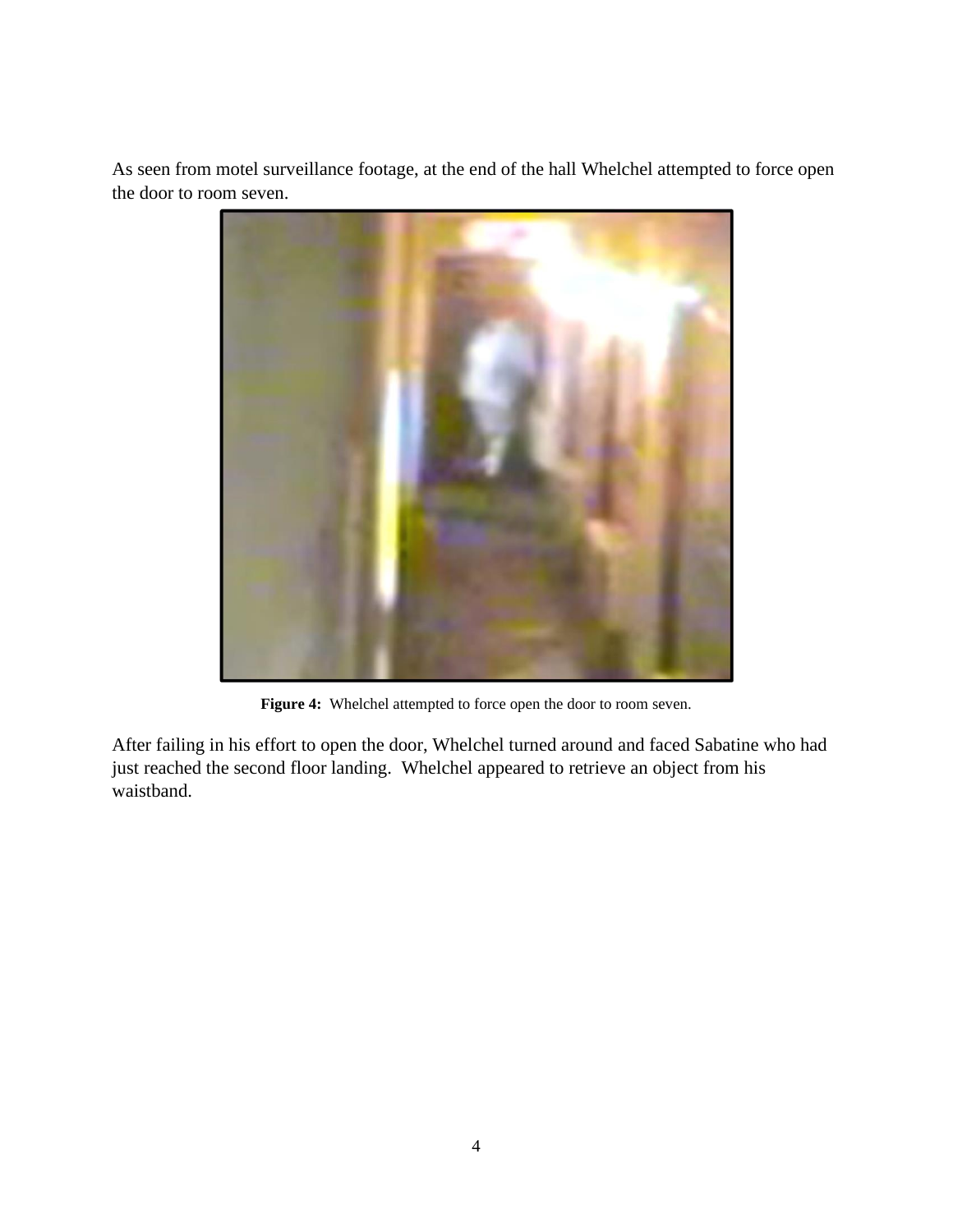

**Figure 5:** Whelchel appeared to retrieve something from his waistband.

Whelchel then turned immediately to his right and moved onto the turnout overlooking Corrigan's position in the parking lot below. In that same interval, Sabatine's body worn video captured the sound of Corrigan yelling, "Get your hands up! Hands up!" Sabatine then said, "Fuckin' hands up! Hey! I'll shoot you!"

Corrigan's body worn video (BWV) shows Whelchel move toward the turnout and then step toward the balcony's edge where he threw the pistol over the rail. Surveillance camera footage – recorded from a different angle – also captured the pistol being thrown. At the same time that the pistol was tossed, Corrigan fired a rapid four round burst from his service weapon.<sup>2</sup> A debris cloud erupted as a result of a nearby building surface being struck by a bullet. Whelchel collapsed with a through and through gunshot wound to the thigh.

<sup>&</sup>lt;sup>2</sup> Corrigan's BWV provided no audio at the moment of the shooting because it was still buffering. However, the video recorded motion consistent with the recoil of a firing handgun. Surveillance video footage showed effluent ejecting from Corrigan's pistol at the same time that Whelchel's pistol flew through the air.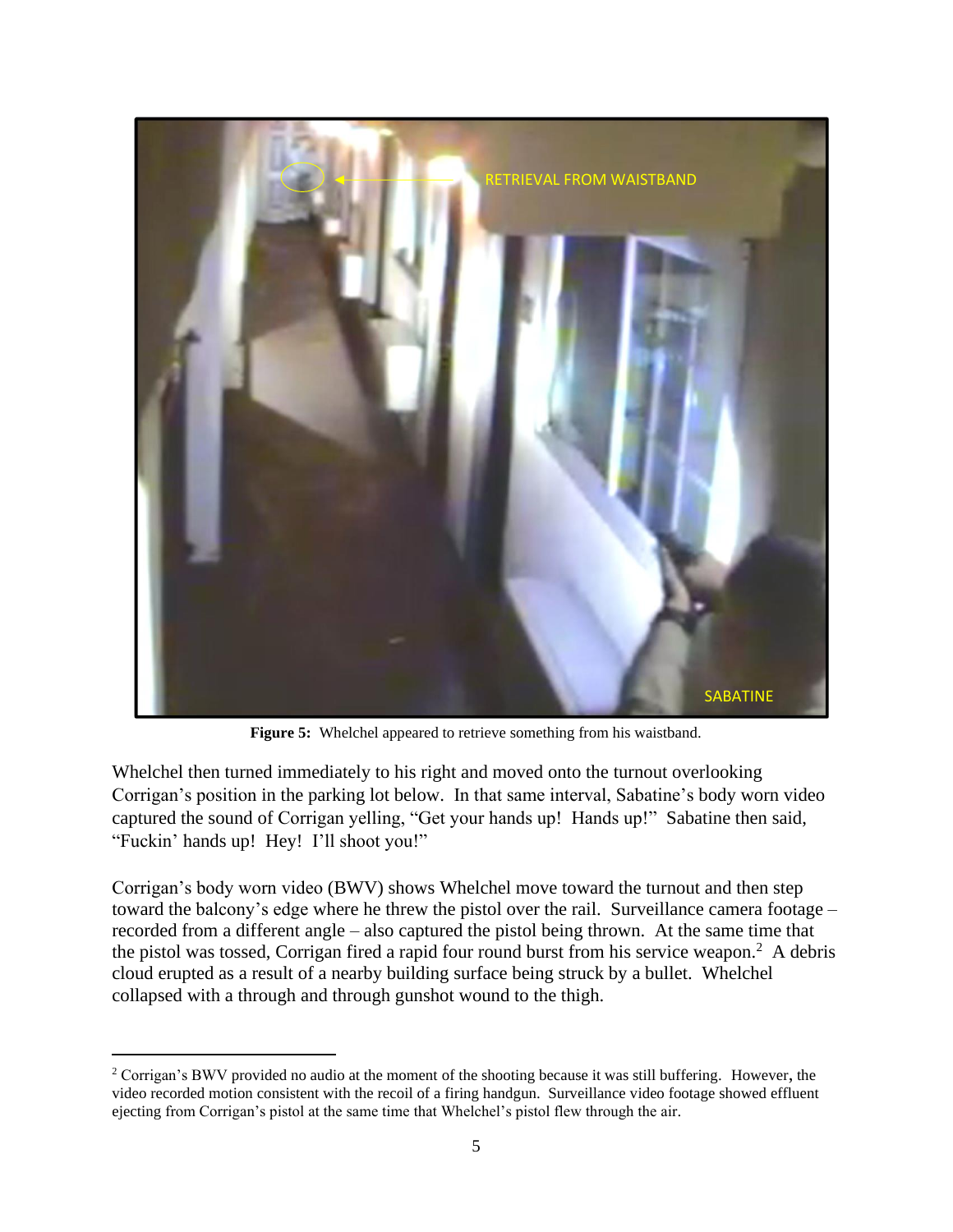

**Figure 6:** BWV still frame image shows Whelchel in the turnout just before he moved to his right and threw the pistol over the rail.



**Figure 7**: BWV still frame image shows the pistol as it is thrown over the rail. The image reflects Corrigan's vantage point at the moment of the shooting.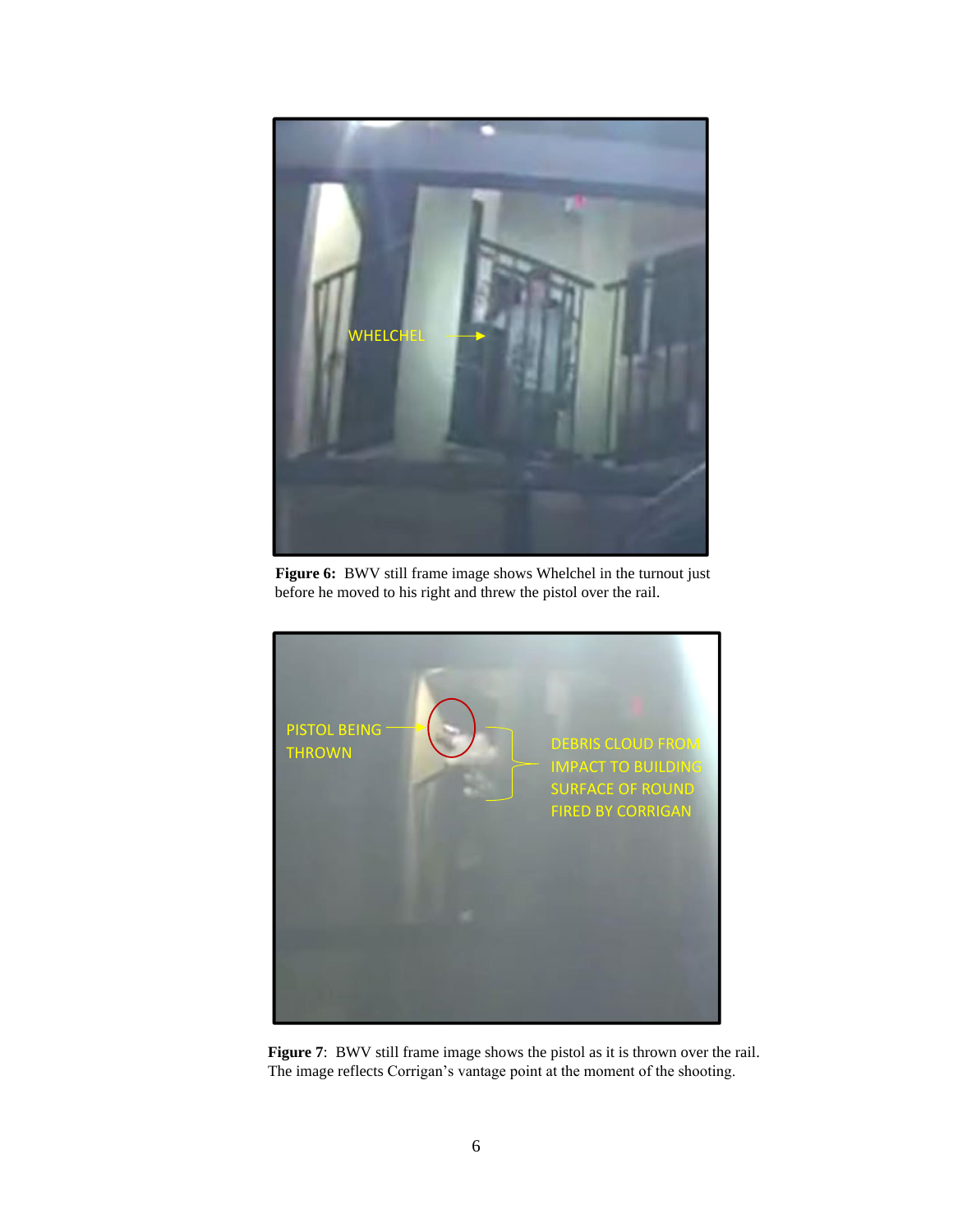A loaded Ruger 9mm semiautomatic pistol was found in the motel driveway approximately 30 feet from the building. $3$ 



 **Figure 8:** Photograph showing the pistol found in the motel parking lot.

After the shooting, Corrigan continued yelling, "Keep your hands up! Keep your hands up right now!" Other units responded to the location. Deputies formed a tactical team, approached Whelchel, and handcuffed him. Paramedics responded to the scene, provided medical treatment to Whelchel, and then transported him to the hospital where he was treated and released for booking. Room seven and a vehicle registered to Whelchel were both searched pursuant to warrant. During the search, LASD personnel seized a digital scale, marijuana, and methamphetamine from the vehicle. In addition, three gallon-sized plastic bags of marijuana and an assortment of drug paraphernalia (including glass pipes and syringes) were seized from room seven.

Whelchel was interviewed by detectives about the incident. During the interview, Whelchel stated that he was "scared of the police." Asked why the police shot him, Whelchel replied it was because he did not comply with their commands. He characterized the encounter with deputies by saying, "Don't move! Don't move! – But I'm afraid of you . . ." Referring to the deputy who shot him, Whelchel commented that, "It doesn't matter. I made my choice and he made his." Whelchel denied trying to assault anyone. He stated that he had paid cash and rented the room for six hours. Whelchel said he went downstairs to get towels and saw the police pull into the motel parking lot. Asked what he did when he saw the police, he responded that he walked away from them and went back to his room (room seven). When asked about the firearm, Whelchel declined to answer further questions and simply said, "We'll figure it out in court."<sup>4</sup>

<sup>&</sup>lt;sup>3</sup> The Ruger was later examined and found to contain a round in the chamber. The report provided by LASD

indicated that the pistol had a loaded magazine affixed but did not detail how many rounds were in the magazine. <sup>4</sup> On December 10, 2021, Whelchel pled guilty to one felony count of possession of a firearm with prior violent conviction (Penal Code  $\S$  29900(a)(1)), in connection with the incident.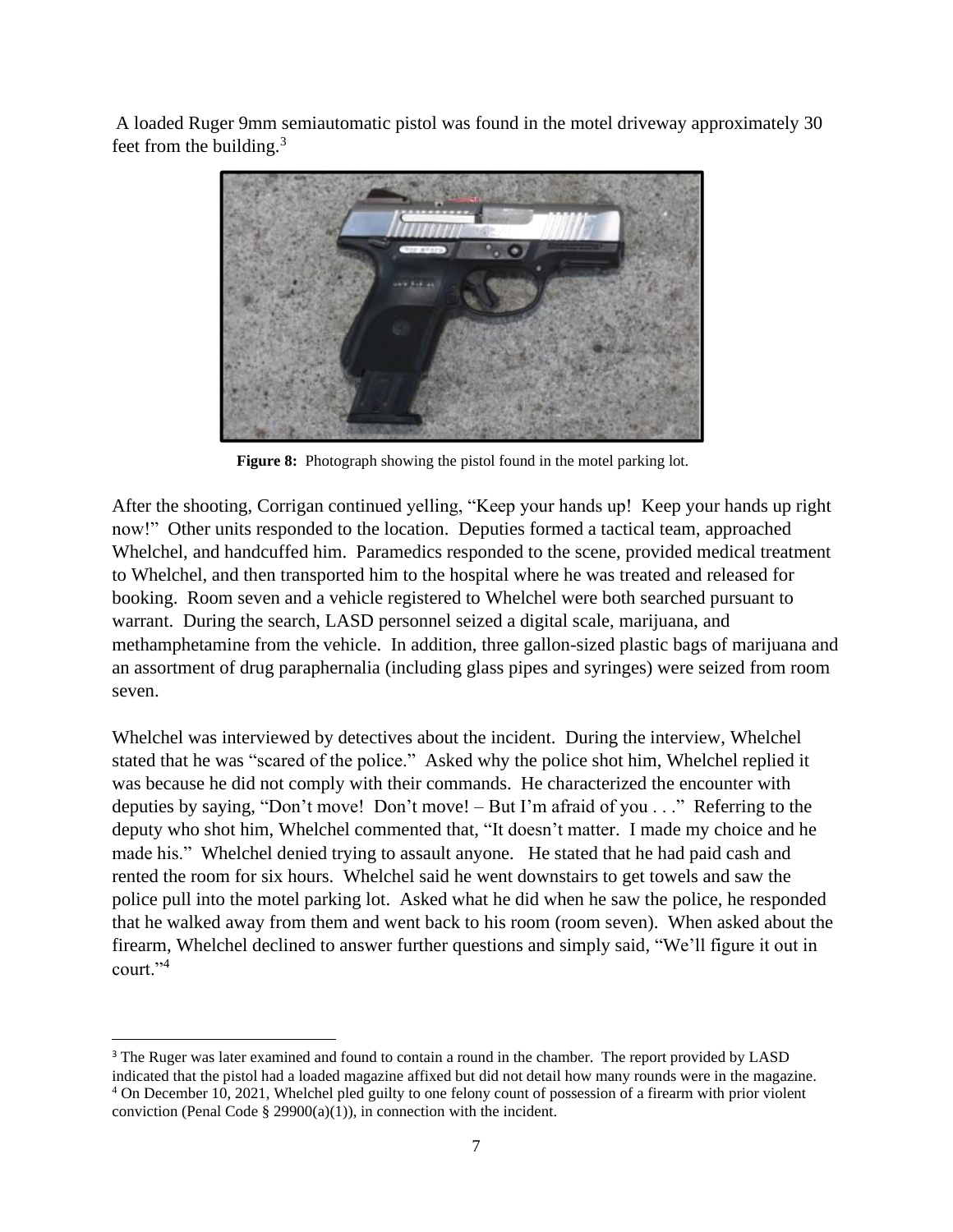Corrigan's service weapon, a Smith & Wesson M&P 2.0 9mm semiautomatic pistol, was examined and found to contain one live round in the chamber and 13 rounds in the mounted magazine. All of the rounds inventoried bore FC 9mm Luger head stamps. Corrigan stated that he began the shift with a round in the chamber and a full 17 round magazine affixed to his pistol, for a total load of 18 rounds.<sup>5</sup> Four shell casings bearing identical FC 9mm Luger head stamps were found in the bed of a pickup truck near Corrigan's firing position. The evidence is consistent with Corrigan having fired four rounds during the incident. No ballistic reports were provided with this investigation.

## **LEGAL ANALYSIS**

California law permits the use of deadly force in self-defense or in the defense of others if the person claiming the right actually and reasonably believed that he or others were in imminent danger of great bodily injury or death. Penal Code § 197; *People v. Randle* (2005) 35 Cal.4<sup>th</sup> 987, 994 (overruled on another ground in *People v. Chun* (2009) 45 Cal.4th 1172, 1201); *People v. Humphrey* (1996) 13 Cal.4th 1073, 1082; *see also,* CALCRIM No. 505.

A peace officer is justified in using deadly force upon another person when the officer reasonably believes, based on the totality of the circumstances, that such force is necessary either to: (1) defend against an imminent threat of death or serious bodily injury to the officer or to another person; or (2) apprehend a fleeing person for any felony that threatened or resulted in death or serious bodily injury, if the officer reasonably believes that the person will cause death or serious bodily injury to another unless immediately apprehended. Penal Code  $\S$  835a(c)(1)(A)  $\&$  (B).

A threat of death or serious bodily injury is imminent when, based on the totality of the circumstances, a reasonable officer in the same situation would believe that a person has the present ability, opportunity, and apparent intent to immediately cause death or serious bodily injury to the peace officer or another person. An imminent harm is not merely a fear of future harm, no matter how great the fear and no matter how great the likelihood of the harm, but is one that, from appearances, must be instantly confronted and addressed. Penal Code § 835a(e)(2).

In assessing the totality of the circumstances, all facts known to or perceived by the peace officer at the time, including the conduct of the officer and the subject leading up to the use of deadly force, are taken into consideration. Penal Code §  $835a(a)(4) \& (e)(3)$ . The peace officer's decision to use force is not evaluated with the benefit of hindsight and shall account for occasions when officers may be forced to make quick judgments about using force. Penal Code  $§ 835a(a)(4).$ 

In evaluating whether a police officer's use of force was reasonable, it is helpful to draw guidance from the objective standard of reasonableness adopted in civil actions alleging Fourth Amendment violations: "The 'reasonableness' of a particular use of force must be judged from the perspective of a reasonable officer on the scene, rather than the 20/20 vision of hindsight. . . . The calculus of reasonableness must embody allowance for the fact that police officers are often forced to make

<sup>5</sup> Corrigan's two spare magazines do not appear to have been inventoried.